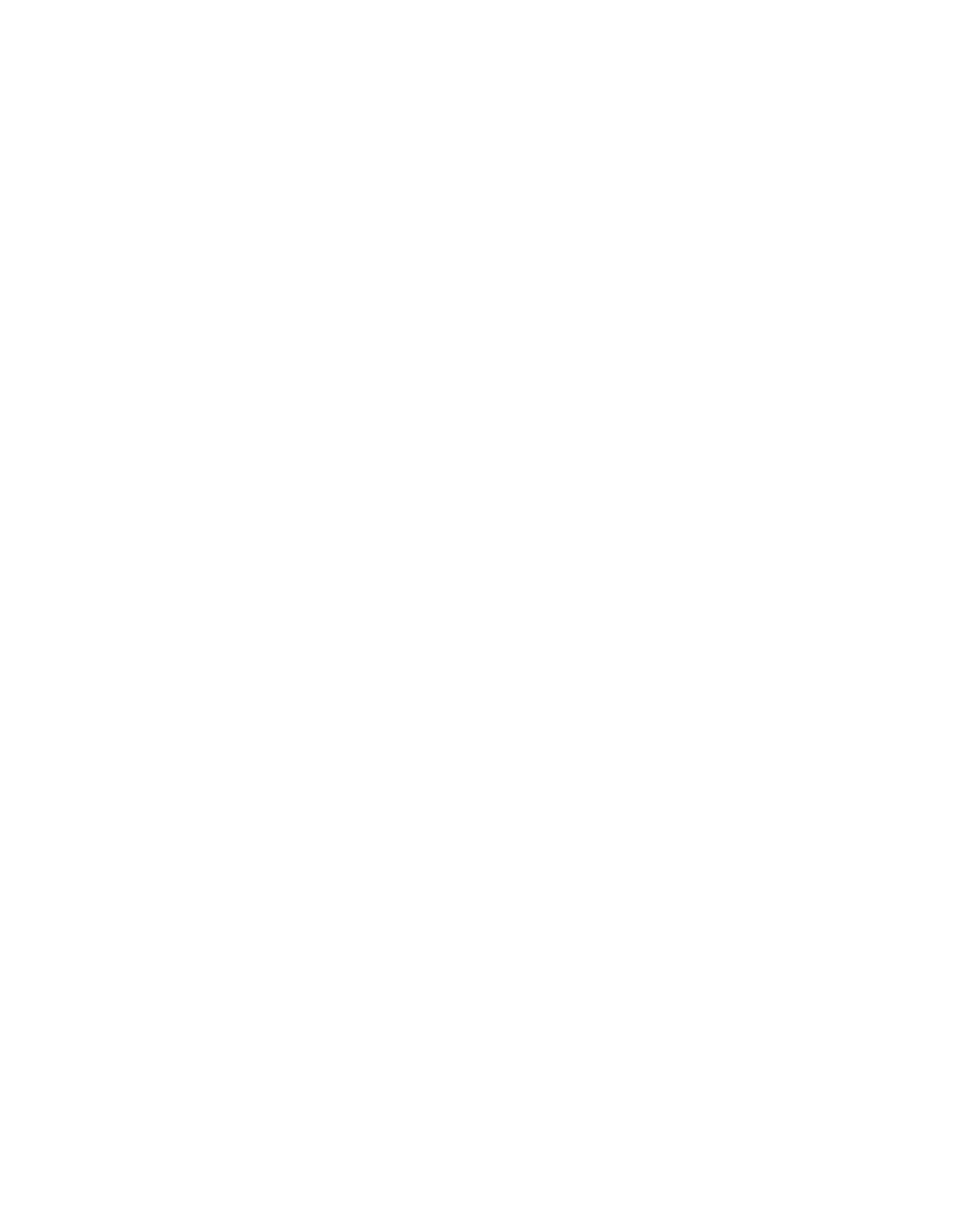

# Instructor Overview **Episode 2: Ask Why**

# **Case Overview**

Why did Enron's collapse take the financial community by complete surprise? Were there any warning signs that Enron was not as financially stable as it appeared? "Ask Why" takes a look at the energy company from Houston which, in just 15 years, had built itself into the seventh largest corporation in America. The film examines the events that led to the company's collapse, including a corporate environment that inhibited the board of directors from exercising governance and control.

The film features candid interviews with Sherron Watkins, a former Vice President of Corporate Development at Enron who sounded the alarm bell at the time. Watkins wrote a letter to Enron founder and chairman Ken Lay on the nature of the accounting fraud hiding the company's investment losses, in which she asked, "Has Enron become a risky place to work?" she asked. "I am incredibly nervous we will implode in a wave of accounting scandals."

Her pleas to the captain to right the corporate ship fell on deaf ears, and some five months later Enron declared bankruptcy.

# **Media Utilization Tips**

Ideally, instructors will assign the [full episode](https://www.wliw.org/programs/playing-rules-ethics-work/playing-rules-ethics-work-ask-why-full-episode/) (26 minutes) to students to watch in advance of the class, so that they may fully participate in the in-class discussion.

## **Link to view:**

[https://www.wliw.org/programs/playing-rules-ethics-work/playing-rules-ethics-work-ask-why-full-episode](https://www.wliw.org/programs/playing-rules-ethics-work/playing-rules-ethics-work-ask-why-full-episode/)/

**Key Moments:** Instructors may choose to highlight key moments within the episode. Below are the timestamps of key decision-making moments by Sherron Watkins, as well as other turning points in the case:

**6:45** - What key issue did Sherron Watkins identify and raise with Ken Lay? **9:42** - Which actions taken by Enron were premeditated, and which were a result of Enron's corporate culture?

**16:30 -** How did Ken Lay react to Sherron's accounting concerns?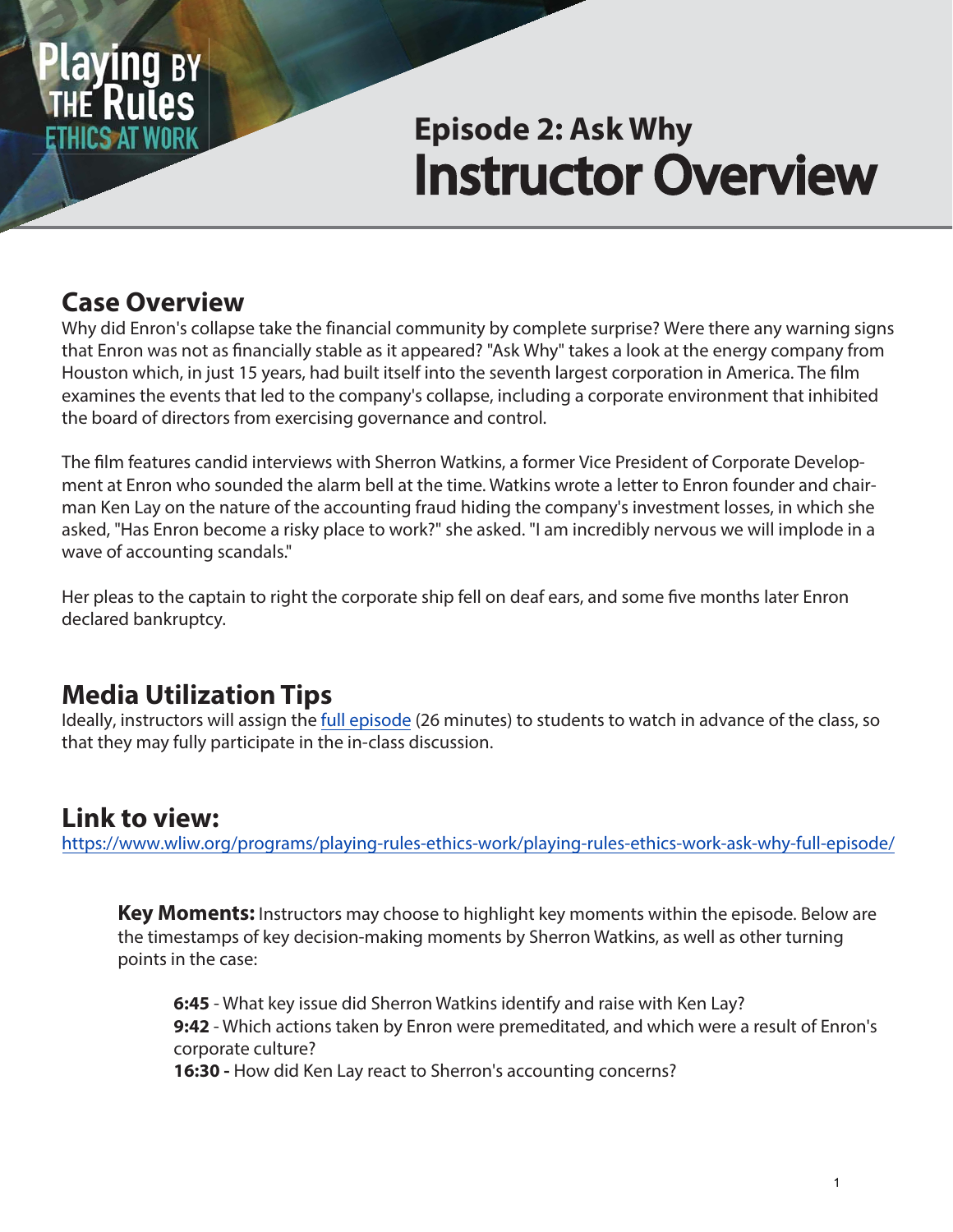**Reflection Questions:** Instructors may also choose to provide students with reflection questions as they watch the episode. Examples of reflection questions include:

- Describe the parties involved and their interests.
- Describe the key dilemma Sherron Watkins faced.
- Describe how Enron's corporate culture may have contributed to the company's issues with fraud.
- Describe the fallout for employees and investors resulting from Enron declaring bankruptcy.

## **Key Takeaways**

Here are some of the key themes in this episode:

- There are particular moments when good or bad decisions can set an individual or company on a path toward unethical behavior. Making ethical decisions at an early stage can lead to better outcomes later, even when these decisions are challenging.
- As in Episode 1, we see that Enron's corporate culture played a role in creating an environment where fraud occurred. If you have previously discussed Episode 1 and Citigroup, examine the similarities or differences between the two corporate cultures.

# **Supplemental Case Readings**

The following articles provide additional information about the Enron scandal. Instructors may use this as background reading to prepare to lead the class. Additionally, instructors may choose to assign one or more of the articles to students as supplemental reading.

- [Enron Chiefs Guilty of Fraud and Conspiracy \(](https://www.nytimes.com/2006/05/25/business/25cnd-enron.html)The New York Times, May 25, 2006)
- [Behind the Enron Scandal](http://content.time.com/time/specials/packages/0,28757,2021097,00.html) (TIME magazine, 2016)
- [The Enron Ponzi Scheme \(](https://www.theatlantic.com/magazine/archive/2002/03/the-enron-ponzi-scheme/303156/)The Atlantic, March 2002)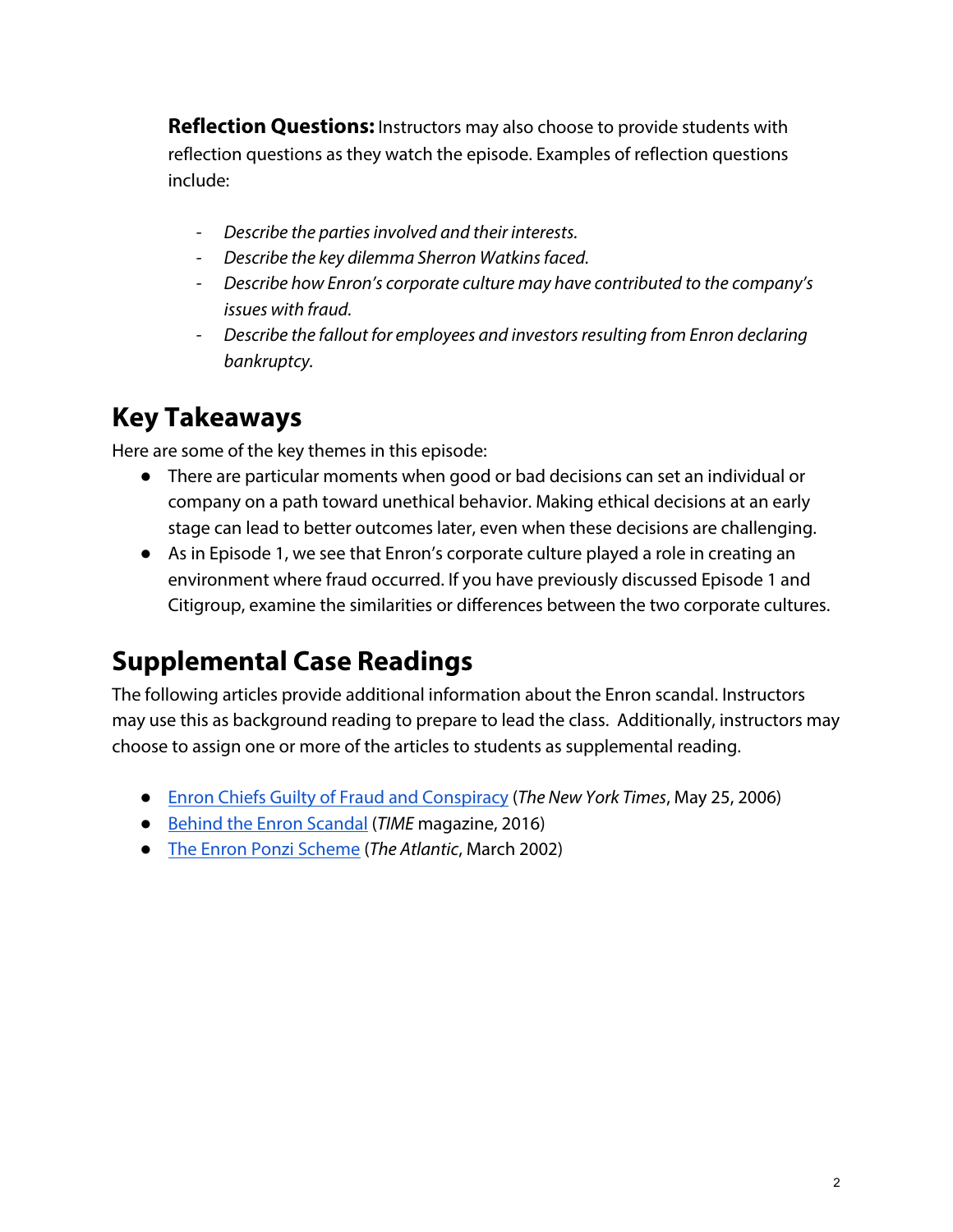

# Instructor Resources **Episode 2: Ask Why**

Below is a suggested structure for class discussion and activities based on this episode. This structure assumes the instructor has assigned students to watch the episode prior to class.

# **Class Outline:**

#### **I. Overview (10 minutes)**

- Outline the case and key issues at play.

#### **II. Discussion (30 minutes)**

- Open up the floor for class discussion.
- *Discussion questions:*
	- Describe the key dilemma Sherron Watkins fac ed.
	- Describe how Enron's corporate culture may have contributed to the company's issues with fraud.
	- Describe the fallout for employees and investors resulting from Enron declaring bankruptcy.
- Suggested themes to highlight:
	- The role corporate culture can play in ethical dilemmas.
	- Identifying key moments when unethical decisions were made.

#### **III. Activity: Debate (50 minutes)**

- See "Extension Activities" on the following page for an activity outline.

#### **IV. Conclude (15 minutes)**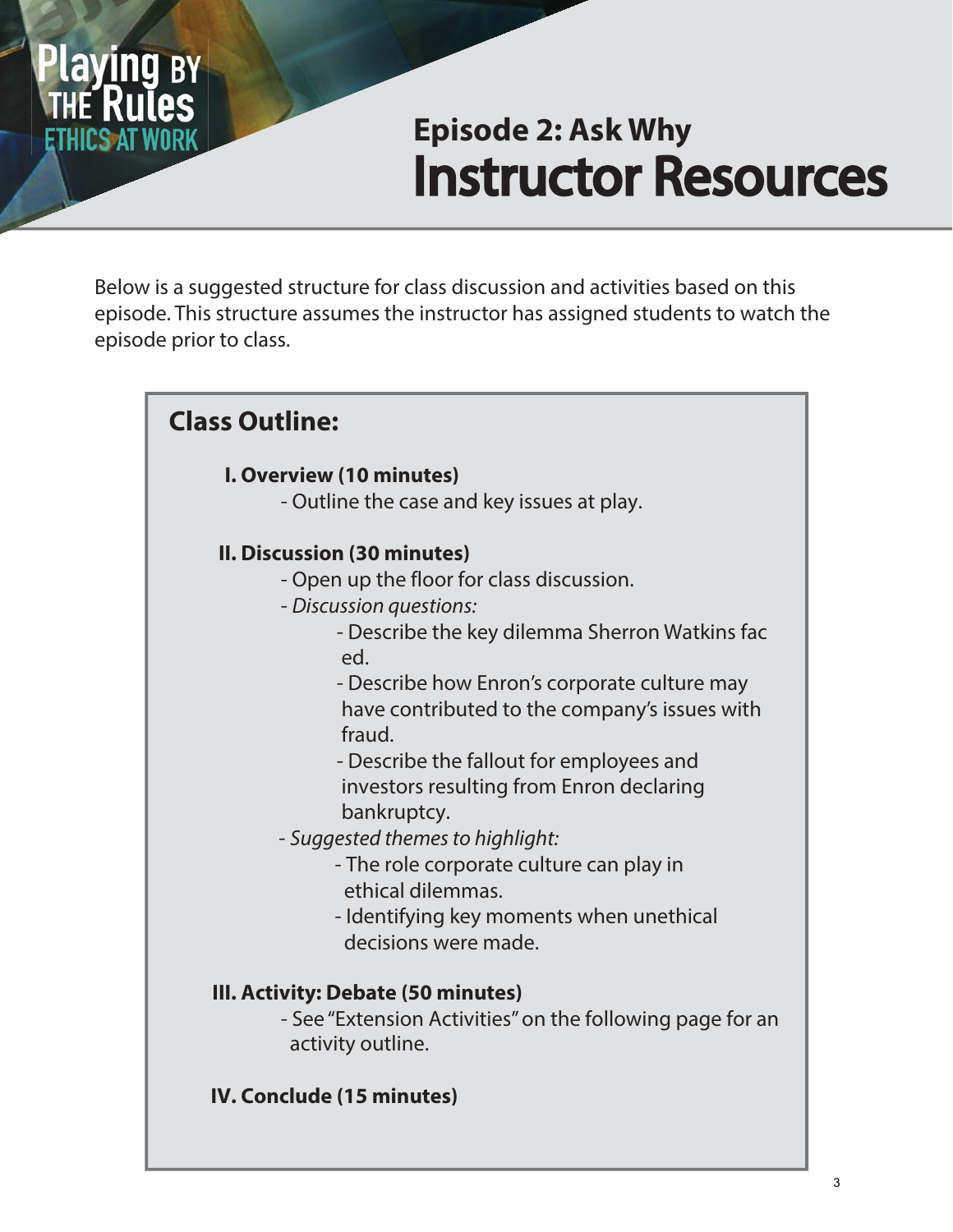

# Extention Activities **Episode 2: Ask Why**

## **I. Case Summary**

 **Assignment:** Prior to class, assign students to write a three-sentence summary of the case presented in the episode. The summary should include an overview of the key issue presented in the case, along with the case outcome.

## **II. In-Class Debate**

After the Enron scandal, some other large U.S. corporations faced fraud charges. In almost all cases, the company declared bankruptcy, except for one: Tyco International. Though many cases of fraud are clear-cut, in the case of Tyco, executives accused of fraud claimed the company authorized it.

> **Tyco International Case:** Former chairman and chief executive Dennis Kozlowski and former chief financial officer Mark H. Swartz were accused of the theft of more than US\$150 million from the company. However, the two former executives contended that Tyco's board of directors authorized the expenses as part of their compensation.

1. Split the class into three groups: two groups will argue for and against Kozlowski, and the third group will serve as judges. The instructor should print and distribute the applicable article to each group. The judges should read both articles.

**Pro:** Kozlowski was not at fault for Tyco's fraud and was wrongly punished [Dennis Kozlowski Was Not a](https://hbr.org/2014/01/dennis-kozlowski-was-not-a-thief) Thief (Harvard Business Review, January 7, 2014) **Con:** Kozlowski is responsible for Tyco's fraud and his punishment was correct 2 [Top Tyco Executives Charged With \\$600 Million Fraud Scheme \(](https://www.nytimes.com/2002/09/13/business/2-top-tyco-executives-charged-with-600-million-fraud-scheme.html)New York Times, September 13, 2002)

2. Distribute the applicable reading assignment to each group and give students time to read independently and discuss as a group (20 minutes). During this time, the judges should read both articles and discuss the key issues at play.

3. Each group should clearly articulate their stance and make an argument as to why they are correct (5 minutes per group).

4. After each group states their case, the judges should pose questions to each group (5 minutes per group).

5. Judges will then leave the room and deliberate, and return with a final verdict and explanation of their reasoning (10 minutes).